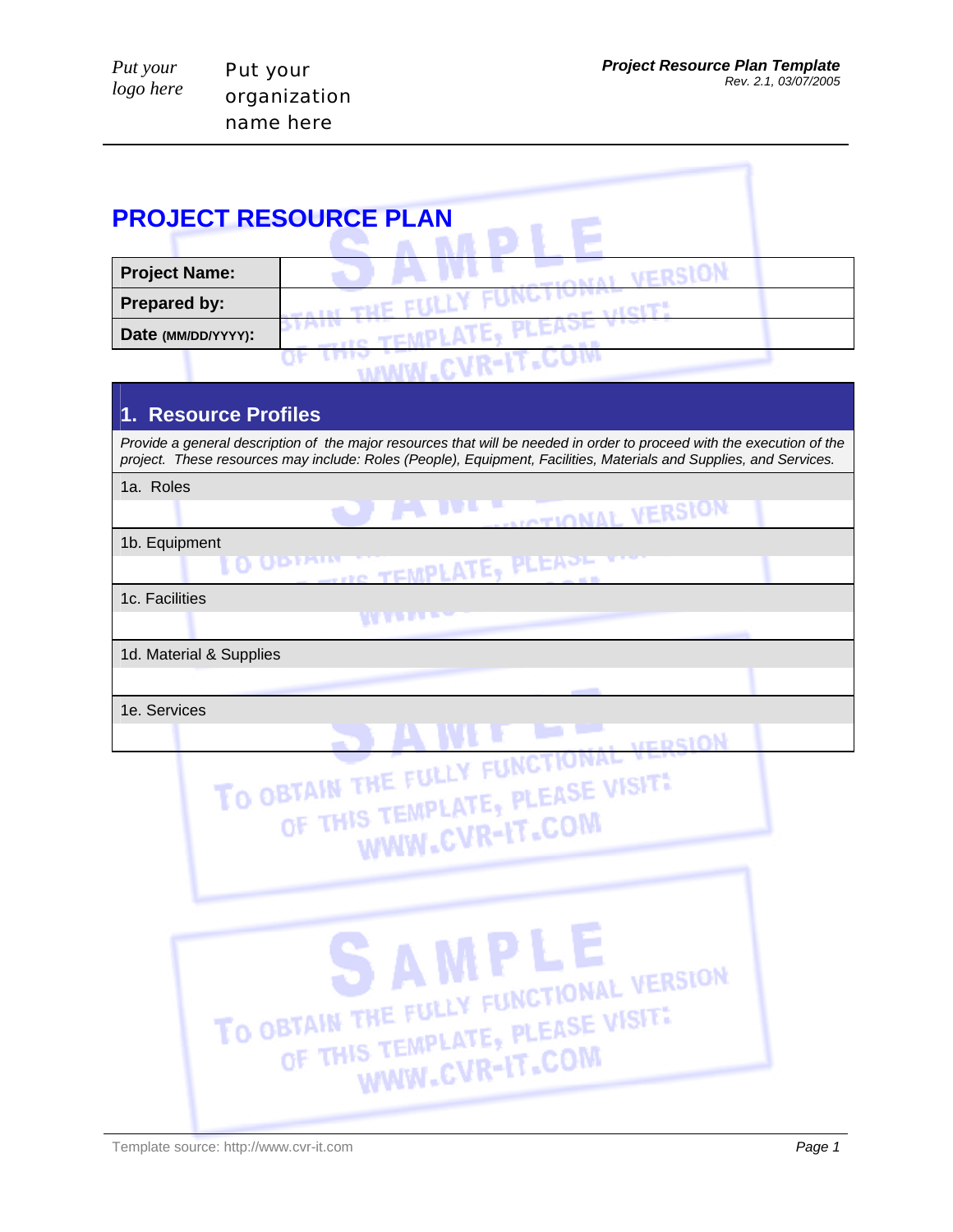## **2. Project Resource Information**

*For each of the resources needed determine the following: (1.) Cost estimates for each resource, (2.) Availability of each resource, and (3.) Estimated quality and (4.) output of people and equipment resources. (Insert rows as needed.)*

| <b>Resource</b> | <b>Cost Estimate</b>             | Availability  | Quality           | <b>Output</b> |
|-----------------|----------------------------------|---------------|-------------------|---------------|
|                 | <b>THE FOR</b><br><b>ADBTAIN</b> |               | <b>ASE VISIT.</b> |               |
|                 | OF TH                            |               |                   |               |
|                 |                                  | лк-п          |                   |               |
|                 |                                  |               |                   |               |
|                 |                                  |               |                   |               |
|                 |                                  |               |                   |               |
|                 |                                  |               |                   |               |
|                 |                                  |               | VERSION           |               |
|                 | <b>THE</b><br><b>SHOP IN</b>     | <b>IV FU</b>  | шен<br>--         |               |
|                 | <b>CARGE TEMPLATE.</b>           | <b>ALEWAL</b> | <b>STATISTICS</b> |               |

## **3. Resource Staffing Plan**

*After establishing the human resources required for the project, develop a staffing plan that shows the number of personnel, by type, that will be required on the project on a monthly basis. (In place of* Month*, insert name of month as appropriate. Insert additional rows as needed.)*

| <b>Personnel Category</b> | <b>Month</b> | <b>Month</b> | <b>Month</b> | <b>Month</b>    | <b>Month</b>  | <b>Month</b> |
|---------------------------|--------------|--------------|--------------|-----------------|---------------|--------------|
|                           |              |              |              |                 | <b>FRSION</b> |              |
|                           |              |              |              | <b>NCTIUNAL</b> | ٠U            |              |
|                           | TO OBTA      |              |              | <b>VISIT.</b>   |               |              |
|                           | ne :         |              |              |                 |               |              |
|                           |              |              |              |                 |               |              |
|                           |              |              |              |                 |               |              |
|                           |              |              |              |                 |               |              |
|                           |              |              |              |                 |               |              |
|                           |              |              |              |                 |               |              |
|                           |              |              |              |                 | <b>RSION:</b> |              |
|                           |              | e pri C      |              | arest           | ن ب           |              |
| Ŧο                        |              |              |              | ura             |               |              |
|                           | αF           |              |              |                 |               |              |
|                           |              | I.<br>ń.     |              |                 |               |              |
|                           |              |              |              |                 |               |              |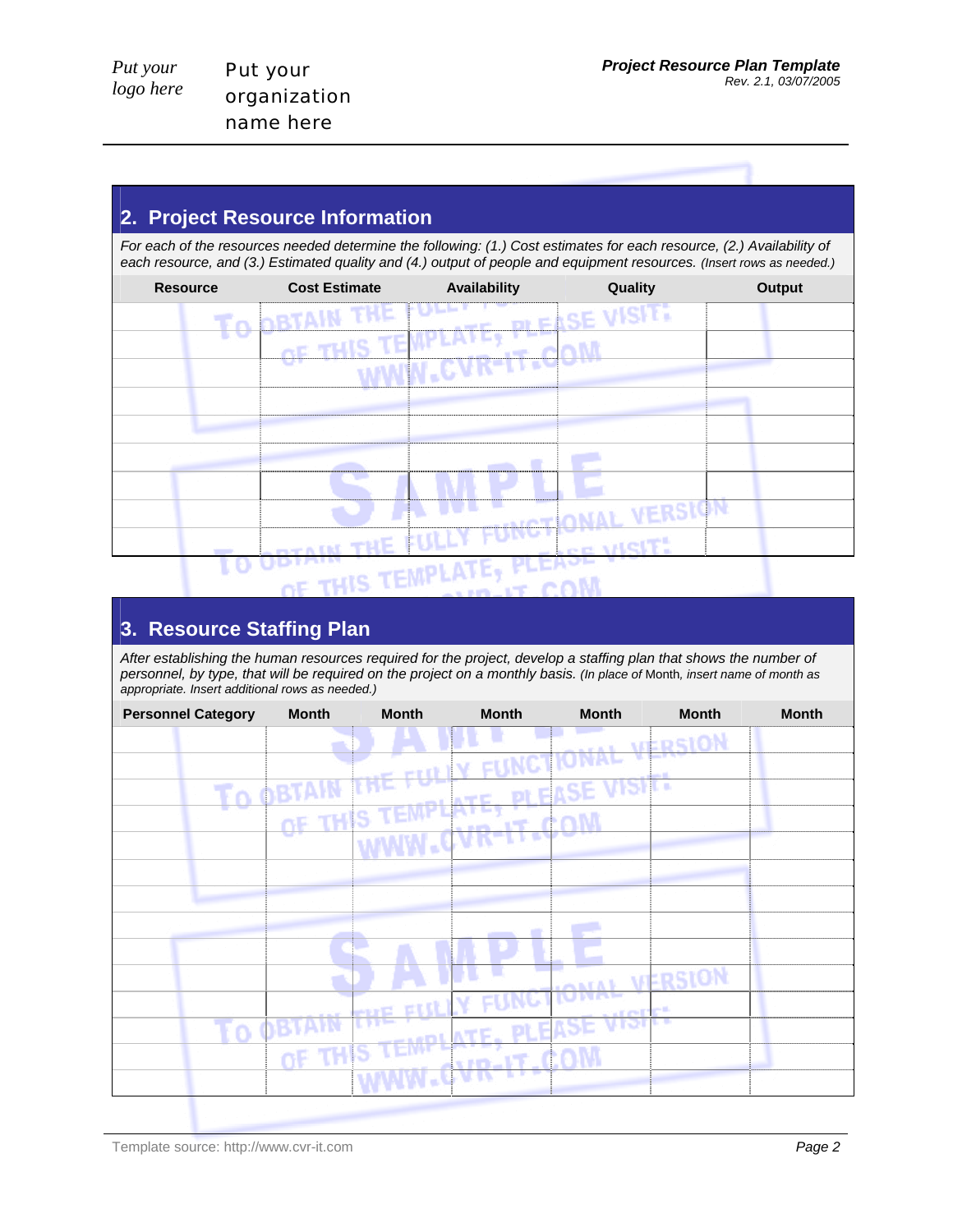| 4. Project Resource Plan / Signatures                                              |                           |                  |                             |
|------------------------------------------------------------------------------------|---------------------------|------------------|-----------------------------|
| <b>Project Name:</b>                                                               |                           |                  |                             |
| <b>Project Manager:</b>                                                            | THE EIGHT FUNCTIONAL VERS |                  |                             |
| I have reviewed the information contained in this Project Resource Plan and agree: |                           |                  |                             |
| <b>Name</b>                                                                        | <b>Role</b>               | <b>Signature</b> | <b>Date</b><br>(MM/DD/YYYY) |
|                                                                                    |                           |                  |                             |
|                                                                                    |                           |                  |                             |
|                                                                                    |                           |                  |                             |
|                                                                                    |                           |                  |                             |
|                                                                                    |                           |                  |                             |
|                                                                                    |                           |                  |                             |

÷∈ DI EASE VI⊃r *The signatures above indicate an understanding of the purpose and content of this document by those*  signing it. By signing this document, they agree to this as the formal Project Resource Plan *document*.